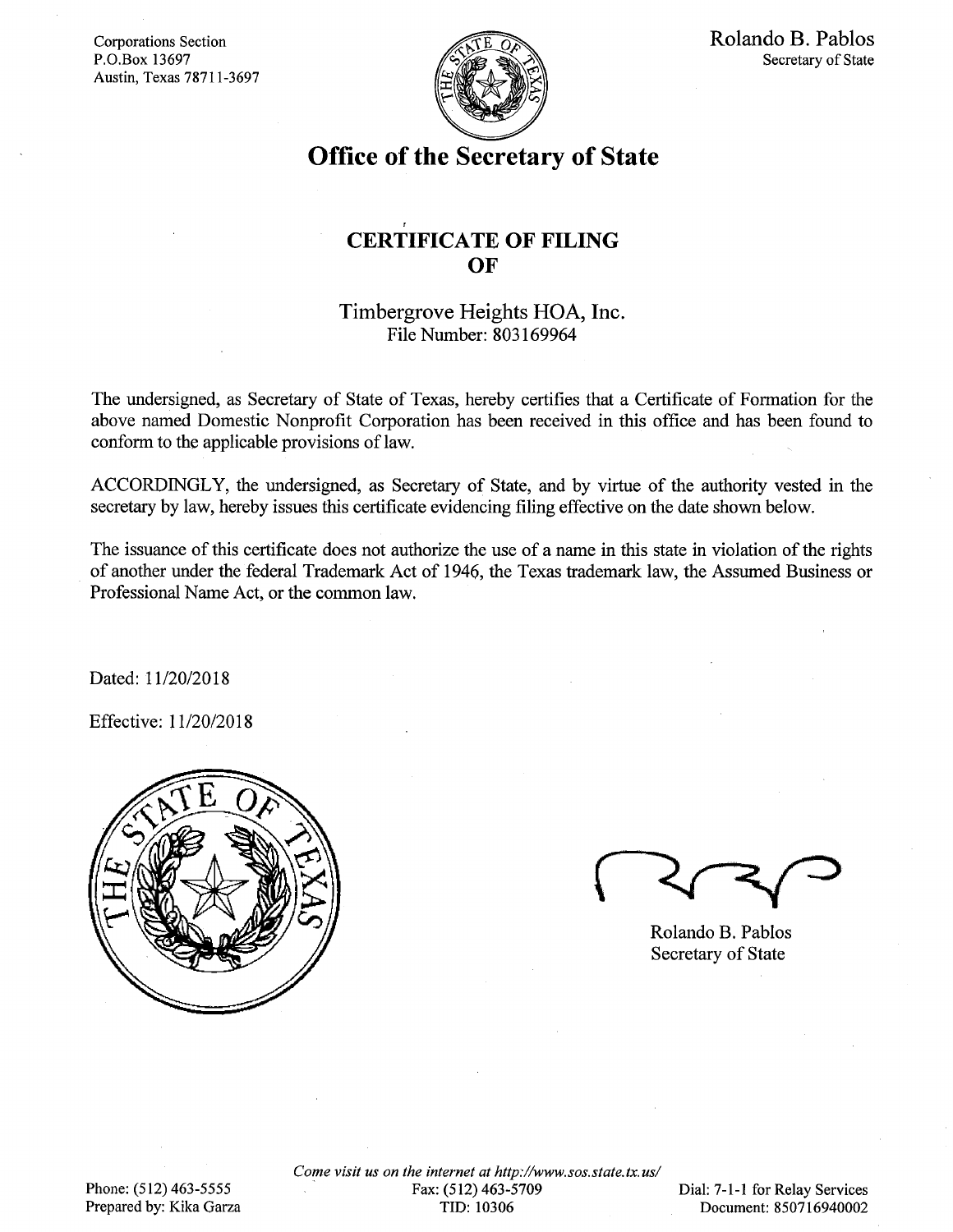## CERTIFICATE OF FORMATION

#### FILED In the Office of the Secretary of State of Texas

NOV 2 0 2018

## OF

## TIMBERGROVE HEIGHTS HOA, INC.

The undersigned natural person, being of the age of eighteen (18) years or more, a citizen of the State of Texas, acting as incorporator of a nonprofit corporation under the Texas Business Organizations Code, does hereby adopt the following Certificate of Formation for such corporation:

## ARTICLE I

#### NAME

The name of the corporation is Timbergrove Heights HOA, Inc. (hereinafter called the "Association").

## ARTICLE II

#### NONPROFIT CORPORATION

The Association is a nonprofit corporation.

#### ARTICLE III

#### DURATION

The Association shall exist perpetually.

## ARTICLE IV

#### PURPOSE AND POWERS OF THE ASSOCIATION

The Association is organized in accordance with, and shall operate for nonprofit purposes pursuant to, the Texas Business Organizations Code, and does not contemplate pecuniary gain or profit to its members. In furtherance of its purposes, the Association shall have the following powers which, unless indicated otherwise by this Certificate of Formation, that certain Declaration of Covenants, Conditions, and Restrictions for Timbergrove Heights, recorded in the Official Public Records of Harris County, Texas, as the same may be amended from time to time (the "Declaration"), the Bylaws, or Applicable Law, may be exercised by the Board of Directors:

(a) all rights and powers conferred upon nonprofit corporations by Applicable Law;

(b) all rights and powers conferred upon property associations by Applicable Law, in effect from time to time, provided, however, that the Association shall not have the power to institute, defend, intervene in, settle or compromise proceedings in the name of any Member or Lot Owner (whether one or more); or (ii) pertaining to a Claim, as defined in *Section 15.1.1* of the Declaration, relating to the design or construction of Improvements on a Lot (whether one or more); and

> TIMBERGROVE HEIGHTS HOA, INC. CERTIFICATE OF FORMATION

۰

4829-5510-7440v.1

Corporations Section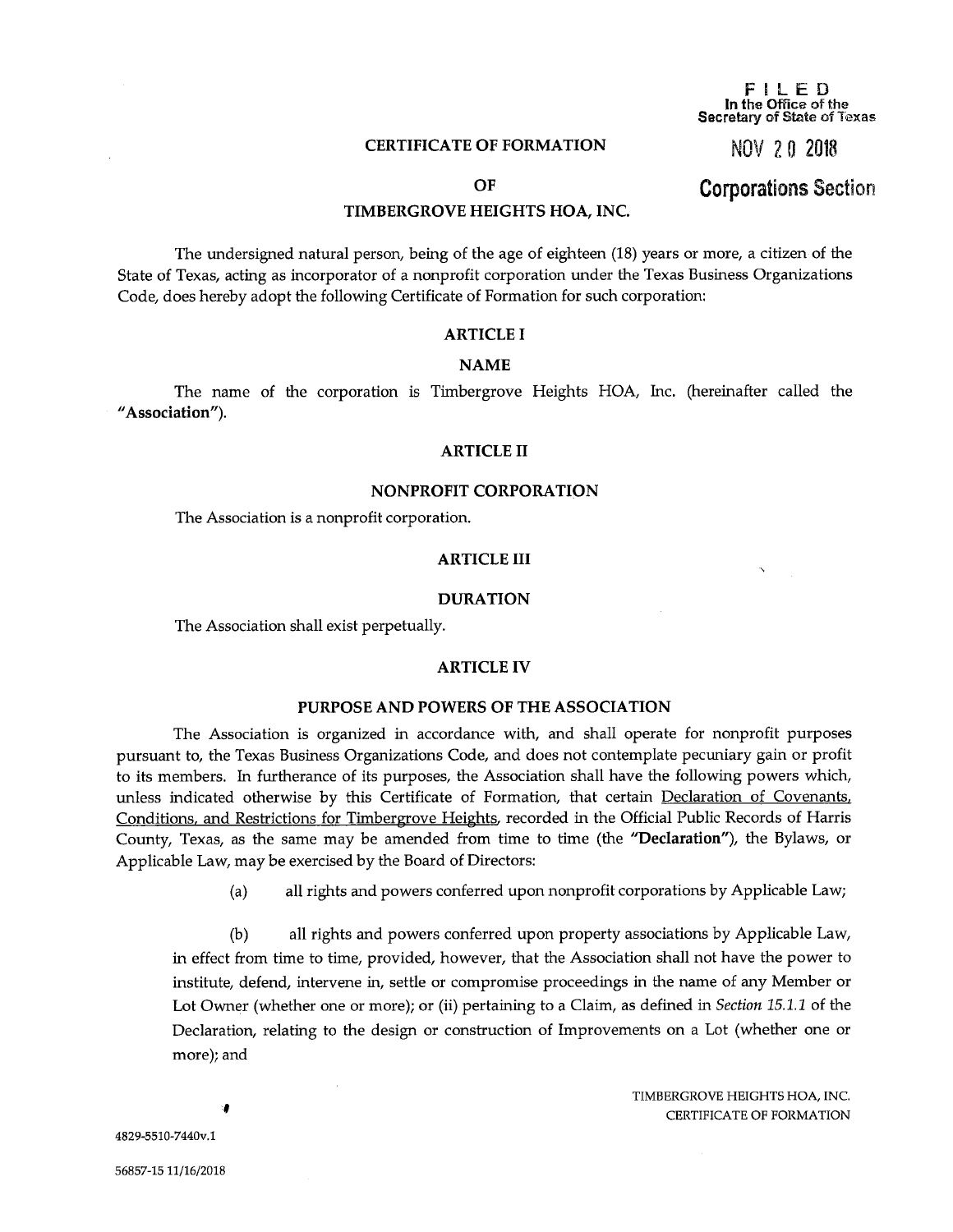(c) all powers necessary, appropriate, or advisable to perform any purpose or duty of the Association as set out in this Certificate of Formation, the Bylaws, the Declaration, or Applicable Law.

Notwithstanding any provision in Article XIV to the contrary, any proposed amendment to the provisions of this Article IV shall be adopted only upon an affirmative vote of Members holding onehundred percent (100%) of the total number of votes of the Association and the Declarant.

Terms used but not defined in this Certificate of Formation, shall have the meaning subscribed to such terms in the Declaration.

## ARTICLE V

## REGISTERED OFFICE; REGISTERED AGENT

The street address of the initial registered office of the Association is 2825 Wilcrest, Suite 600, Houston, Texas 77042. The name of its initial registered agent at such address is Graham Management.

## ARTICLE VI

#### MEMBERSHIP

Membership in the Association shall be dependent upon ownership of a qualifying property interest as defined and set forth in the Declaration. Any person or entity acquiring such a qualifying property interest shall automatically become a member of the Association, and such membership shall be appurtenant to, and shall run with, the property interest. The foregoing shall not be deemed or construed to include persons or entities holding an interest merely as security for performance of an obligation. Membership may not be severed from or in any way transferred, pledged, mortgaged, or alienated except together with the title to the qualifying property interest, and then only to the transferee of title to said property interest. Any attempt to make a prohibited severance, transfer, pledge, mortgage, or alienation shall be void.

## ARTICLE VII

#### VOTING RIGHTS

Voting rights of the members of the Association shall be determined as set forth in the Declaration.

#### ARTICLE VIII

## INCORPORATOR

The name and street address of the incorporator is:

#### NAME ADDRESS

Robert D. Burton 401 Congress Avenue, Suite 2100 Austin, Texas 78701

> TIMBERGROVE HEIGHTS HOA, INC. CERTIFICATE OF FORMATION

4829-5510-7440v.1

56857-15 11/16/2018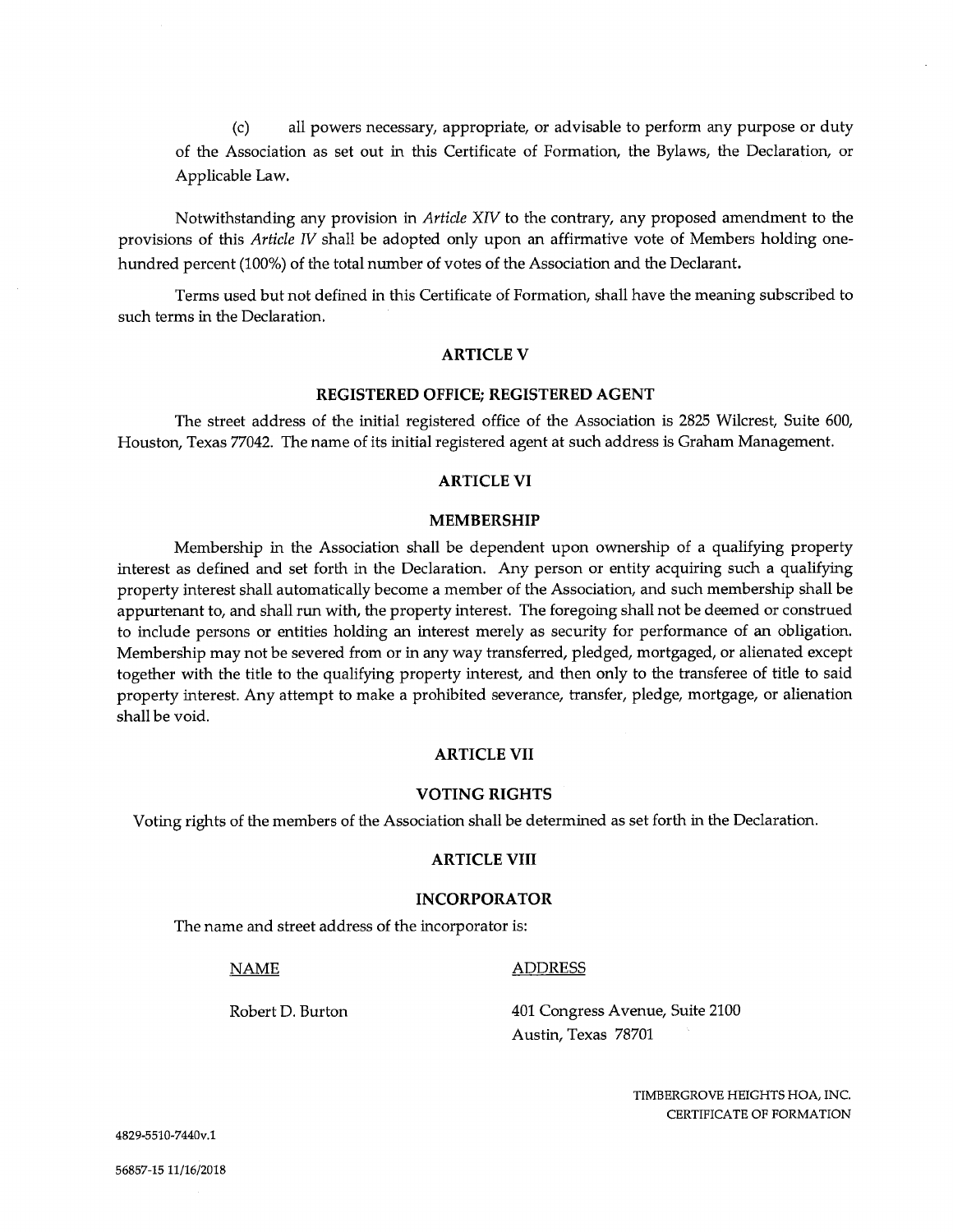## ARTICLE IX

## BOARD OF DIRECTORS

The affairs of the Association shall be managed by an initial Board of Directors consisting of three (3) individuals, who need not be members of the Association. The Board shall fulfill all of the functions of, and possess all powers granted to, Boards of Directors of nonprofit corporations pursuant to the Texas Business Organizations Code. The number of Directors of the Association may be changed by amendment of the Bylaws of the Association. The names and addresses of the persons who are to act in the capacity of initial Directors until the selection of their successors are:

| <b>NAME</b>              | ADDRESS                                    |
|--------------------------|--------------------------------------------|
| Ross Wang                | 1520 Oliver Street<br>Houston, Texas 77007 |
| Steve Mann<br>$\epsilon$ | 1520 Oliver Street<br>Houston, Texas 77007 |
| Wil Schultz              | 1520 Oliver Street<br>Houston, Texas 77007 |

All of the powers and prerogatives of the Association shall be exercised by the Board of Directors named above until their successors are elected or appointed in accordance with the Declaration.

## ARTICLE X

## LIMITATION OF DIRECTOR LIABILITY

A member of the Board of Directors of the Association shall not be personally liable to the Association for monetary damages for any act or omission in his capacity as a board member, except to the extent otherwise expressly provided by Applicable Law. Any repeal or modification of this Article X shall be prospective only, and shall not adversely affect any limitation of the personal liability of a member of the Board of Directors existing at the time of the repeal or modification.

## ARTICLE XI

#### INDEMNIFICATION

Each person who acts as a member of the Board of Directors, officer or committee member of the Association shall be indemnified by the Association against any costs, expenses and liabilities which may be imposed upon or reasonably incurred by him in connection with any civil or criminal action, suit or proceeding in which he may be named as a party defendant or in which he may be a witness by reason of his or her being or having been a member of the Board of Directors, officer, or committee member of the Association, or by reason of any action alleged to have been taken or omitted by him or her in either such capacity. Such indemnification shall be provided in the manner and under the terms, conditions and limitations set forth in Section 5.7 of the Declaration.

> TIMBERGROVE HEIGHTS HOA, INC. CERTIFICATE OF FORMATION